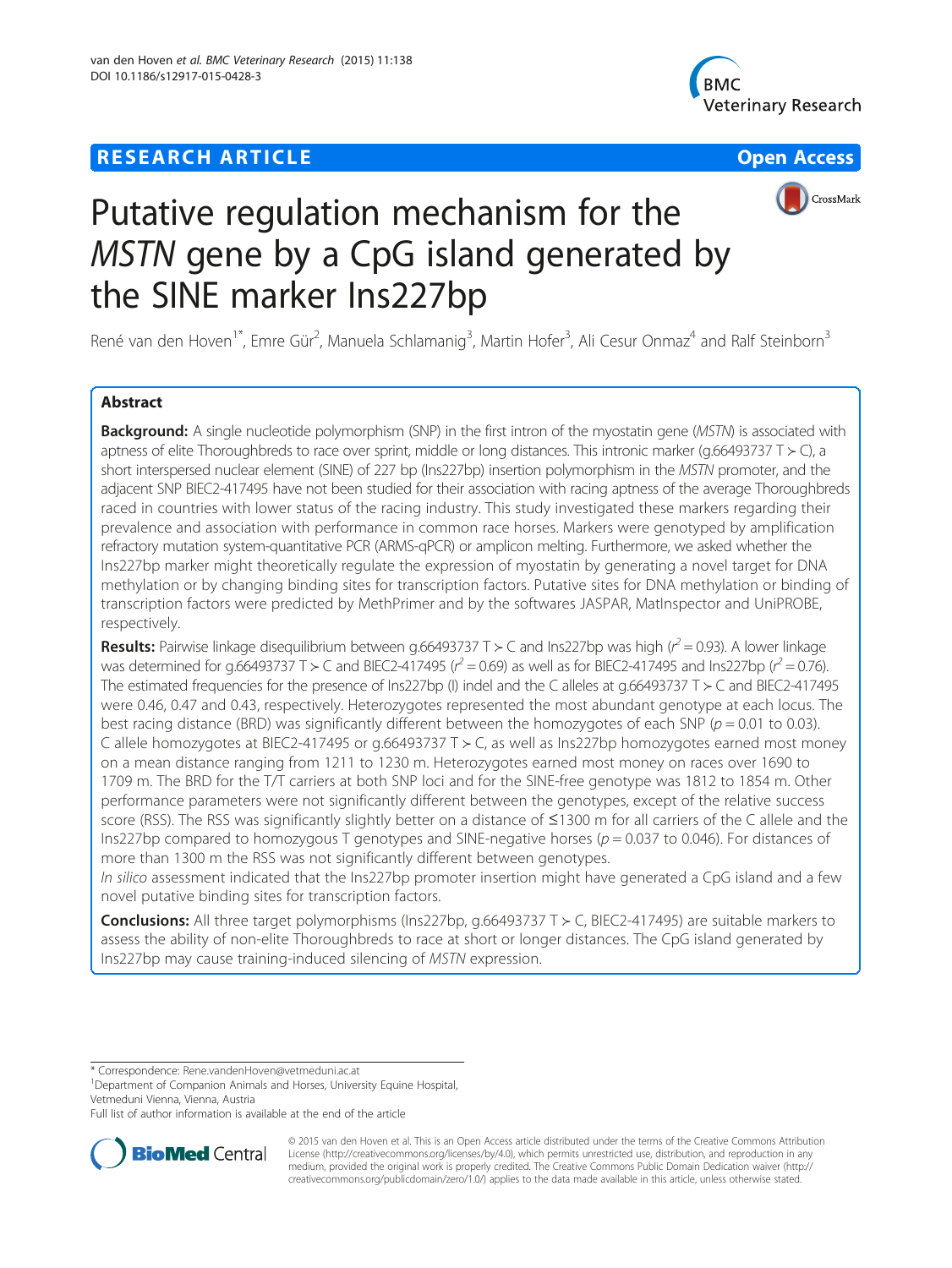## Background

The g.66493737 T  $>$  C marker located in the first intron of the MSTN gene predicts the racing ability of Thoroughbreds based on the quantitative traits best racing distance (BRD) or win-race distance [\[1](#page-6-0)–[3\]](#page-6-0). C/C homozygotes appear better suited for fast, short-distance races (≤1300 m), whereas C/T genotypes seem to compete better in middledistance races (1301 to 1900 m), while T/T homozygotes perform generally better over longer distances (>2114 m) [[1, 2\]](#page-6-0). For two cohorts of elite horses a strong association was demonstrated for the C and T alleles with the sprinting or staying performance, respectively [[3, 4](#page-6-0)].

A distant SNP, BIEC2-417495 (Fig. 1), located 692 kb or 30 kb upstream of MSTN or glutaminase (GLS) genes, respectively, is similarly associated with racing aptness [\[5](#page-6-0)].

The highest standard and most valuable elite Flat races are known as Group (Stakes) races, whereas Listed races are the next in status. The elite Thoroughbreds described before had won at least one Group race or a Listed race. Most previous studies have been performed with elite cohorts from countries with the most internationally regarded Thoroughbred industry. Such cohorts likely do not represent the population of Thoroughbreds raced in countries in which horse racing is regarded to be of poorer quality on an international level. It would be very interesting to see if the association between MSTN markers and best racing distance or other performance indicators holds true in a less well regarded Thoroughbred population. Therefore, we present an observational study on the previously identified variants in the equine MSTN, thought to influence the racing ability of Thoroughbred horses. For this we studied a cohort of 56 non-elite Thoroughbreds raced in Austria and Turkey. Races run were usually handicap races or other non-Group or non-Listed races.

It is currently not understood how the g.66493737 T ≻ C polymorphism, located in the middle of a relatively large intron (1.829 bp), may influence the expression of genes involved in the development of juvenile and mature equine muscles. Moreover, although some marginal increase in muscle mass has been described [[6\]](#page-6-0), the massive increase in muscle mass seen in other species with MSTN missense or nonsense mutations such as in knock-out mice [\[7](#page-6-0)], double muscled cattle [[8, 9\]](#page-6-0) or "bully" whippets [[10](#page-6-0)] was not observed. The SINE of the MSTN promoter, Ins227bp, is in high linkage disequilibrium  $(r^2 = 0.73$  to 1) with the C allele at g.66493737 T  $\geq$  C [[2](#page-6-0), [11\]](#page-6-0), but considered less appropriate to predict racing aptness [[2\]](#page-6-0). Recently, haplotype data suggested that Ins227bp is contemporary to and arose upon a haplotype containing the C allele at g.66493737  $T > C$ [[11](#page-6-0)]. Moreover, it is suggested that Ins227bp, rather than the intron 1 SNP of MSTN, drives muscle fiber type characteristics and is the variant targeted by selection for short-distance racing [\[11\]](#page-6-0).

To find a possible mechanism for this, we analysed the sequence *in silico* to identify putative binding sites for DNA methylation and transcription factors resulting from insertion of the Ins227bp polymorphism.

## Results and Discussion

## Linkage disequilibrium and allelic distribution

Compared to the study by Hill et al. [\[2\]](#page-6-0) our experimental cohort of average Thoroughbreds was different in linkage disequilibrium pairwise tested for g.66493737  $T > C$  and Ins227bp as well as for g.66493737  $T \succ C$  and BIEC2-417495  $(r^2$  values of 0.73 versus 0.93 and 0.86 versus 0.69, respectively see Additional file [1:](#page-6-0) Figure S1). The lower disequilibrium observed between g.66493737  $T > C$  and BIEC2-417495 makes it less difficult to assess the functional impact of either locus independent of the other. Table [1](#page-2-0) displays the distribution of the Ins227bp, g.66493737 T  $>$  C and the BIEC2-417495 alleles in the cohort of 56 non-elite Thoroughbreds.

The estimated frequencies for the presence of Ins227bp (I) indel and the C alleles at g.66493737 T  $>$  C and BIEC2-417495 were 0.46, 0.47 and 0.43, respectively. Heterozygotes represented the most abundant genotype for all mutations (Ins227bp: 59 % I/N, 16 % I/I and 25 % N/N; g.66493737 T ≻ C: 59 % C/T, 18 % C/C and 23 % T/T; BIEC2-417495: 50 % C/T, 18 % C/C and 32 % T/T).

### Performance indicators

There was no statistically significant difference in victories, places and shows, starts, life earnings, best earnings in a race and average earning per start between the genotypes for each marker (Table [2\)](#page-2-0). However, the BRD was significantly different between some of the genotypes (Table [2](#page-2-0)). The RSS was calculated for distances

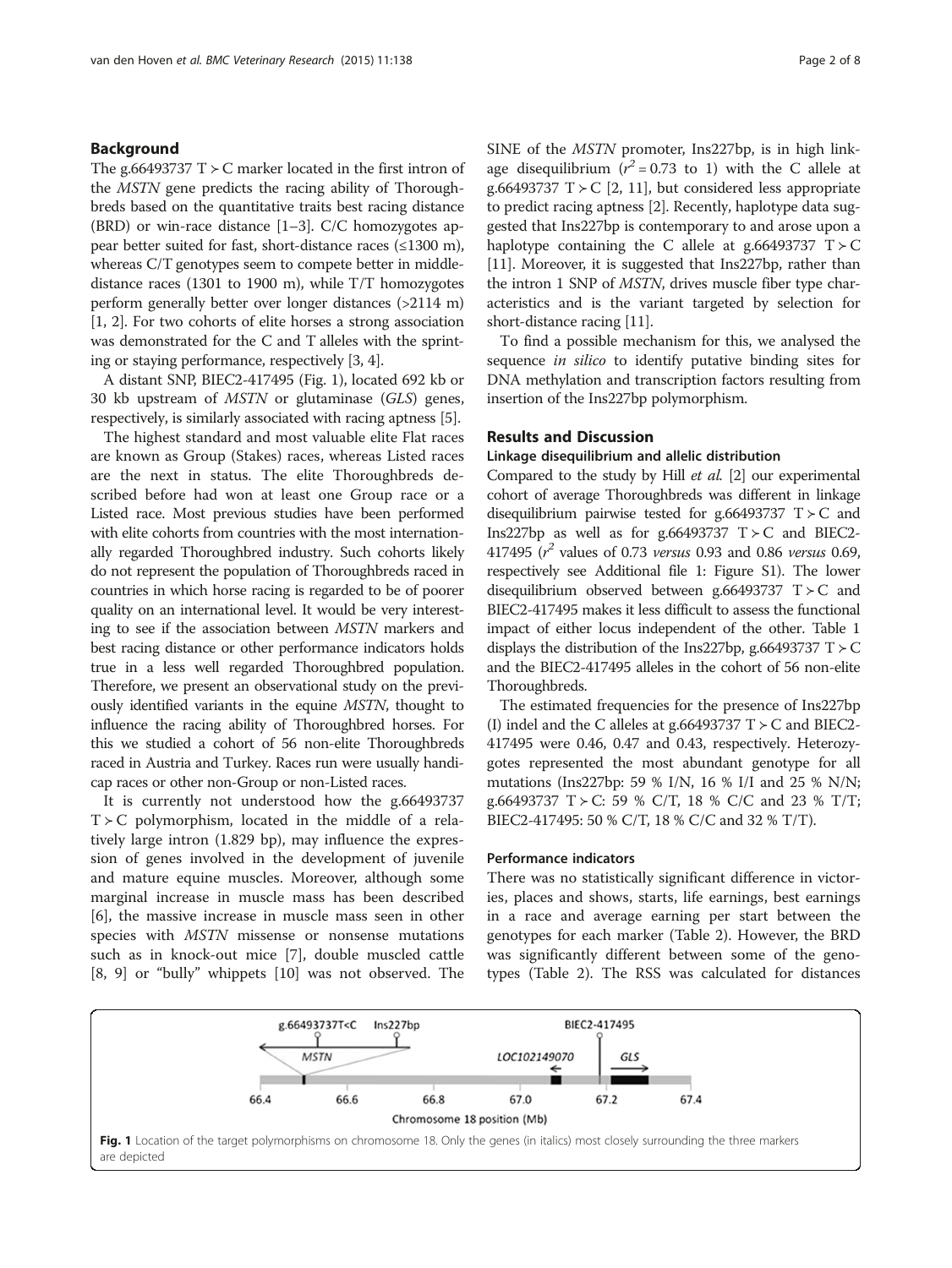<span id="page-2-0"></span>Table 1 Distribution of marker alleles across the cohort of non-elite horses ( $n = 56$ )

| BIEC2-417495 | Ins227bp      | q.66493737C/T |
|--------------|---------------|---------------|
| 18 T/T       | 14 N/N 4 I/N  | 13 T/T 5 C/T  |
| 28 C/T       | 27 I/N        | 26 C/T        |
|              | 1 II          | 2 C/C         |
| 10 C/C       | 8   / 1 2   N | 8 C/C 2 C/T   |
|              |               |               |

of  $\leq$  1300 m (short) and  $>$  1300 m (Table [3](#page-3-0)). On the short distance, the RSS determined for the C/C and C/T genotypes at g.66493737 T  $>$  C was significantly higher compared to T/T carriers ( $p = 0.037$  and  $p = 0.046$ , respectively). I/I genotypes had a marginally significant better RSS than the N/N genotypes ( $p = 0.052$ ). For the BIEC2-417495 genotypes no difference in RSS was found for the short distance neither for distances more than 1300 m.

Sampling bias in this study could not be prevented since assessment of the racing ability was based on

**Table 2** Mean  $\pm$  sd of the performance indicators per marker genotype

results of races run on different tracks under different circumstances and over a wide range of distances. This forced us to cluster race distance slightly differently as was done by others [[1, 3](#page-6-0)]. Considering maximum speed of a Thoroughbred, a real sprint distance should not be more than 1000 m [\[12\]](#page-6-0). We chose 1300 m as the nearest suitable approximation of a sprint distance to obtain a sufficient number of performances data. The same reason requested others to make a slightly different split at 1600 m [\[1](#page-6-0)]. Existing data provide evidence that the proportion of anaerobic power decreases to less than 5 % if races are 2400 m or longer [\[13\]](#page-6-0). Thus, the empirical classification of distances ranging between 1000 and 2400 m according to the International Federation of Horseracing Authorities ([www.horseracingintfed.com](http://www.horseracingintfed.com)) should be regarded as arbitrary. In this respect, the BRD for the C/C (and I/I) genotypes on average fell within the physiological "sprint" distance (<1400 m). Ranges of BRD between the  $C/T$  (I/N) and  $T/T$  (N/N) genotypes did overlap considerably, as was also reported by others

BIEC2-417495 INS227bp g.66493737 T ≻ C

| $2.2 \pm 2.5$<br>Victories     | ヒル |               |
|--------------------------------|----|---------------|
|                                |    | $2.1 \pm 2.5$ |
| Place & shows<br>$8.6 \pm 7.7$ |    | $9.1 \pm 7.7$ |

|                                 | C/C               | $\frac{1}{1}$        | C/C                  |
|---------------------------------|-------------------|----------------------|----------------------|
| Victories                       | $2.2 \pm 2.5$     | $2.1 \pm 2.5$        | $1.9 \pm 2.4$        |
| Place & shows                   | $8.6 \pm 7.7$     | $9.1 \pm 7.7$        | $8.3 \pm 7.7$        |
| Races run                       | $20.7 \pm 14.9$   | $18.8 \pm 11.7$      | $17.6 \pm 11.77$     |
| Life earnings $(6)$             | $20261 \pm 18749$ | $22860 \pm 18398$    | $20638 \pm 18714$    |
| Best racing distance (m)        | $1211 \pm 537^a$  | $1211 \pm 537^{b,c}$ | $1230 \pm 510^{d,e}$ |
| Best race earnings $(\epsilon)$ | $5578 \pm 5708$   | $5992 \pm 5797$      | $5457 \pm 5722$      |
| Earnings/start $(6)$            | $919 \pm 917$     | $1,214 \pm 961$      | $1102 \pm 973$       |
|                                 | C/T               | I/N                  | C/T                  |
| Victories                       | $2.3 \pm 2.3$     | $2.6 \pm 2.9$        | $2.7 \pm 2.9$        |
| Place & shows                   | $6.6 \pm 6.1$     | $6.7 \pm 5.8$        | $6.8 \pm 5.8$        |
| Races run                       | $17.5 \pm 12.5$   | $19.8 \pm 18.7$      | $19.8 \pm 18.7$      |
| Life earnings $(\epsilon)$      | 28784 ± 32105     | $28,823 \pm 33785$   | $29226 \pm 33513$    |
| Best racing distance (m)        | $1690 \pm 361$    | $1709 \pm 347$ b     | $1705 \pm 351^d$     |
| Best race earnings $(\epsilon)$ | 7890 ± 8184       | $7376 \pm 7818$      | $7663 \pm 7730$      |
| Earnings/start $(6)$            | $1626 \pm 1909$   | $1441 \pm 1812$      | $1498 \pm 1797$      |
|                                 | T/T               | N/N                  | T/T                  |
| Victories                       | $3.1 \pm 4.0$     | $2.7 \pm 3.4$        | $2.9 \pm 3.5$        |
| Place & shows                   | $8.4 \pm 10.1$    | $8.4 \pm 10.4$       | $8.9 \pm 10.7$       |
| Races run                       | $22.4 \pm 25.0$   | $19.8 \pm 19.0$      | $20.8 \pm 19.4$      |
| Life earnings $(6)$             | $30382 \pm 43537$ | $28471 \pm 43456$    | $29620 \pm 45009$    |
| Best racing distance (m)        | $1822 \pm 416^a$  | $1812 \pm 461^c$     | $1854 \pm 454^e$     |
| Best race earnings $(\epsilon)$ | $6074 \pm 6655$   | $6297 \pm 7127$      | $6028 \pm 7343$      |
| Earnings/start $(6)$            | $1122 \pm 1272$   | $1162 \pm 1374$      | $1103 \pm 1412$      |

 ${}^{a}p = 0.01$ 

 ${}^{b}p = 0.03$   ${}^{c}p = 0.02$ <br> ${}^{d}p = 0.02$   ${}^{e}p = 0.01$ 

 $p = 0.03$  e $p = 0.01$ 

Corresponding letters per column indicate significance pairwise difference (Dunn's Test)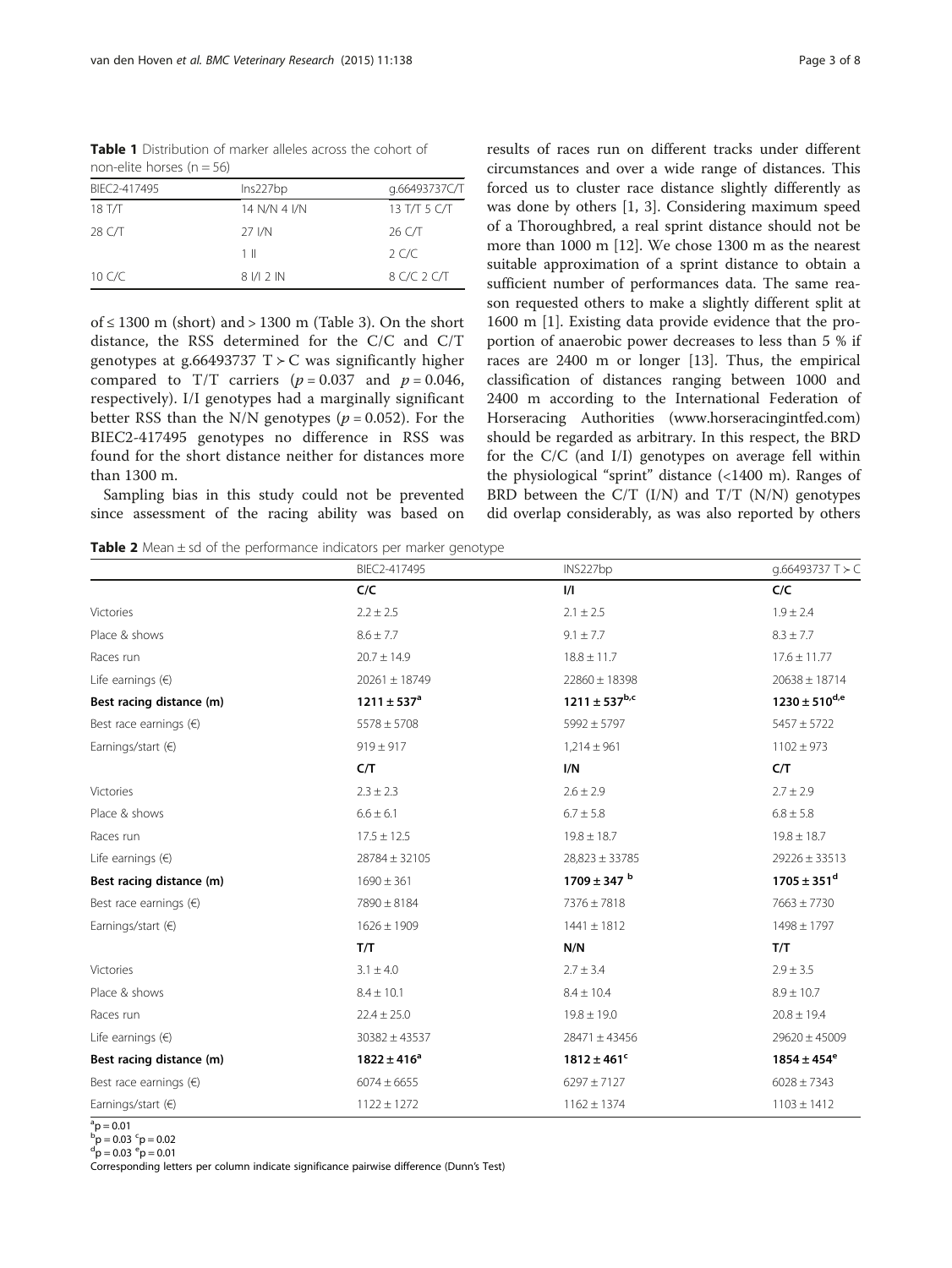<span id="page-3-0"></span>Table 3 Mean and standard deviation of RSS per genotype for sprint and longer distance and number of starts on these distances

|                                    | q.66493737 T ≻ C                   |
|------------------------------------|------------------------------------|
|                                    | C/C                                |
| RSS for:                           |                                    |
| $≤1300$ m                          | $3.3 \pm 2.5^{b}$                  |
| $>1300$ m                          | $2.6 \pm 1.6$                      |
| races $\leq$ 1300 m                | $7.8 + 10.4$                       |
| races $>1300$ m                    | $8.3 \pm 5.4$                      |
|                                    | C/T                                |
| RSS for:                           |                                    |
| $≤1300$ m                          | $3.0 \pm 3.0^{\circ}$              |
| $>1300$ m                          | $2.8 \pm 1.4$                      |
| races $\leq$ 1300 m                | $3.0 \pm 3.2$                      |
| races $>1300$ m                    | $16.3 \pm 17.5$                    |
|                                    | T/T                                |
| RSS for:                           |                                    |
| $\leq$ 1300 m                      | $1.1 \pm 1.7^{b,c}$                |
| $>1300$ m                          | $3.0 \pm 1.3$                      |
| races $\leq$ 1300 m                | $3.5 \pm 7.0$                      |
| $19.7 \pm 23.0$<br>races $>1300$ m | $18.0 \pm 16.1$<br>$15.3 \pm 15.8$ |
|                                    |                                    |

 $b_{p}^{\text{a}} = 0.05$ 

 $p = 0.037$   $^{c}p = 0.046$ Corresponding letters within a column indicate significance pairwise difference (Dunn's Test)

[[1\]](#page-6-0). This is plausible since in addition to genotype many more factors determine the racing success of a horse. Nevertheless, the pattern confirms the underlying genetic aptness for a specific distance and could be used by the trainer to strategically design a horse's racing career.

Horses were identified as non-elite due to their noncompeting status in Group or Listed races. However, there was a large variation in price money won and some might have become elite horses in the hands of other trainers. We tried to estimate the strength of the associations of the genotypes and racing aptness in the general horse population, however the sample size of 56 horses was too small to allow further analyses of association between genotype and racing performance. Sample sizes of at least 200 horses and even more than 4500 in case of victories would have been needed to obtain a minimal power of 0.80. Therefore, it is not surprizing that in other studies with larger cohorts BRD was often the only trait that was significantly associated with genotype [[1](#page-6-0)–[4](#page-6-0)]. Although our BRD was not based on winning races, instead being determined by distance of race in which the horse earned most money, the association with the genotypes of g.66493737  $T > C$  in our non-elite race horse population agrees with that described for cohorts of elite and better quality horses [\[1](#page-6-0)–[4\]](#page-6-0). The proportion of C/C homozygotes in our non-elite cohort was dissimilar to those given by Hill et al. [\[2](#page-6-0)] (18 % versus 29 %), but similar to that of Tozaki et al. [\[4](#page-6-0)]. The proportion of T/T homozygotes in our cohort was similar to that of Hill et al. [[2](#page-6-0)] but smaller than that of Tozaki et al. [[4\]](#page-6-0) (23 % versus 31 %), likely explained by the different origins of the populations.

The Nearctic-Northern Dancer sire line is strongly associated with dispersion of the C/C genotype at g.66493737 T  $>$  C [\[11\]](#page-6-0). Our cohort did not confirm this finding. The mean percentage of Nearctic blood in our g.66493737 T ≻ C C/C horses was not higher ( $p = 0.4$ ) than in the C/T and T/T horses. Similar trends were found for the other two markers (data not shown).

The C allele is not unique for Thoroughbreds and Thoroughbred-derived populations. It was even found at a high frequency in Shetland ponies (0.32 to 0.50) and Fulani horses (0.33) [\[11](#page-6-0), [14\]](#page-6-0). In contrast, the Ins227bp marker appears to be more specific for Thoroughbreds, Quarter horses and related breeds and is distributed across other breeds only at minor frequency [[11, 15\]](#page-6-0).

The reason of the statistical association of the MSTN polymorphism with racing aptness is still unknown because the strongest marker for this trait, BIEC2-417495 [[2\]](#page-6-0), is located far upstream (692 kb) of MSTN near the locus of the glutaminase (GLS) gene. This mitochondrial enzyme is assumed to play a role in energy production. So far, this gene or its alleles have not been studied in the horse ([www.omin.org/entry/138280](http://www.omin.org/entry/138280)).

Nevertheless, the C allele of g.66493737  $T > C$  is regarded as a marker for muscularity [[1](#page-6-0)–[4](#page-6-0)]. Inconsistently, the tightly associated Ins227bp insertion polymorphism [[2, 11\]](#page-6-0), however, was not found to affect muscle mass [[16\]](#page-6-0). Thus, a possible effect of the C allele on muscle mass needs further confirmation. Although the MSTN polymorphisms may not clearly affect mature muscle mass, they might influence prenatal muscle differentiation and juvenile composition. In Quarter Horses and Thoroughbreds the C allele at g.66493737 T  $>$  C as well as the Ins227bp marker appear to be associated with higher and lower proportions of type 2X and type I fibres, respectively [\[11](#page-6-0), [15](#page-6-0)]. Thus, Ins227bp could indicate the potential for high speed of Thoroughbreds too. Interestingly, Thoroughbreds being homozygous for the C allele at g.66493737  $T > C$  showed rather a higher transcript expression of MSTN in a non-trained condition compare to the C/T and T/T type. Only after a period of 10 months of training the expression level decreased to similar levels as the C/T and T/T genotypes [\[17\]](#page-6-0). This contradicts the simplistic hypothesis that a decreased MSTN expression leads to increased muscle mass. Theoretically, the three target polymorphisms could cause a change of MSTN expression by intron mediated enhancement [\[18](#page-6-0)–[20](#page-6-0)], a distant regulatory DNA element located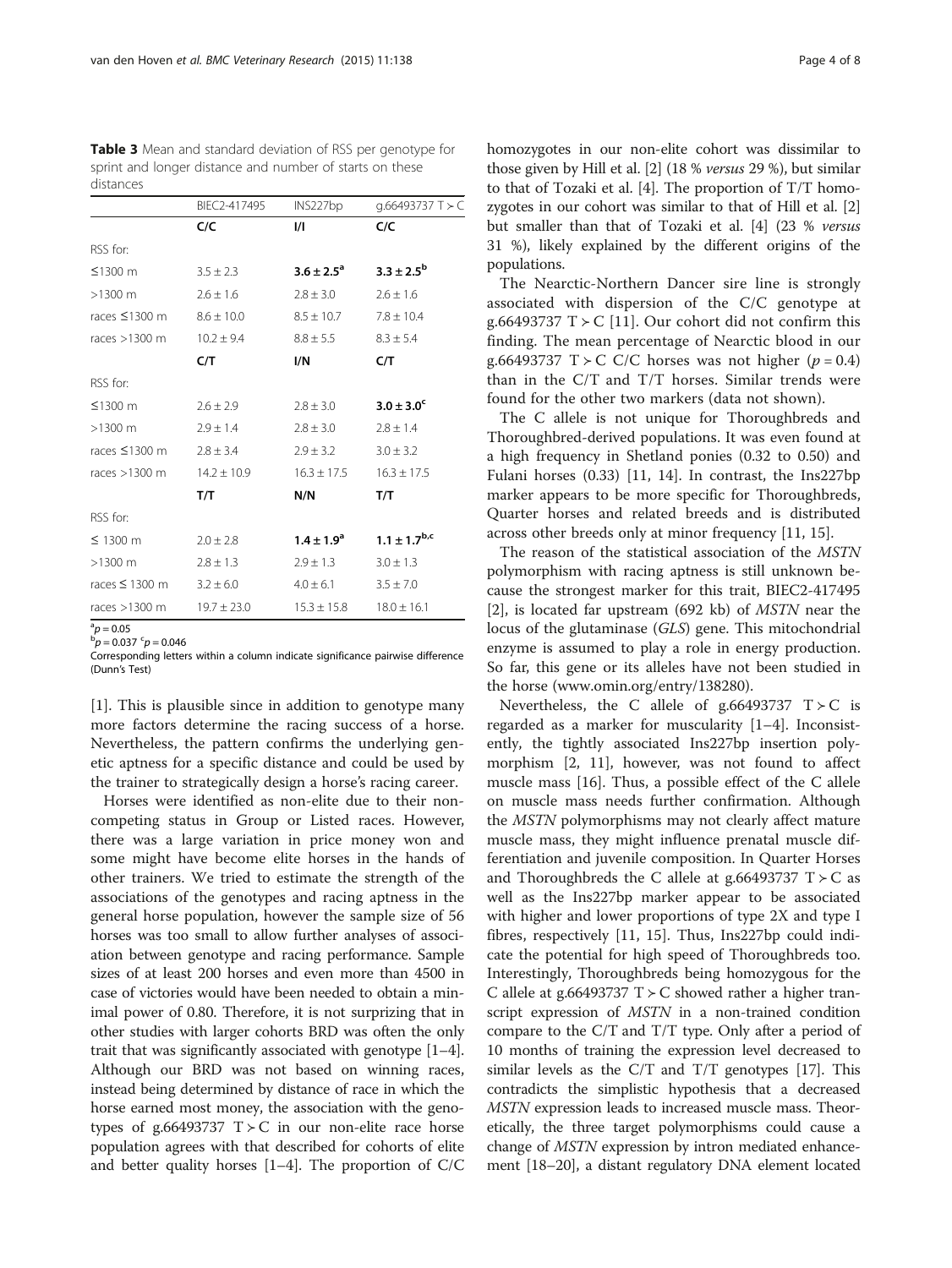several hundred kilobases away [\[21\]](#page-6-0), or by a genetic or epigenetic change of the MSTN promoter.

## Novel transcription factor binding site candidates and CpG island caused by Ins227bp

It was not very surprising that the insertion of the 227 bp SINE (Ins227bp) into the promoter of the MSTN gene generated some novel putative binding sites for transcription factors . In more detail, whereas the insertion did not erase a putative transcription factor binding site according to the analysis tools JASPAR, MatInspector and UniPROBE applied under stringent settings, it created one, three or four novel putative transcription factor binding sites according to the pairwise intersections of the three prediction programs (Fig. 2). There was no site predicted by all three tools. More surprising, however, was the finding that the Ins227bp insertion created a novel CpG island (Fig. [3](#page-5-0)) including a downstream segment at the insertion site.

Gene expression differences that are the result of SINE insertions are likely to be a recurrent theme in the study of complex traits [[22](#page-6-0)], however, so far very few studies have conclusively demonstrated exaptation of transposable elements as transcriptional regulatory regions [\[23](#page-6-0)].



Their functioning as nucleation centres for de novo methylation is striking in an epigenetic context [\[24](#page-6-0)]. Further dissecting the effects of the genetic variants will benefit understanding the regulation of the racing ability of Thoroughbreds. Of special interest in this regard would be, to unravel whether the SINE Ins227bp of the MSTN promoter would regulate MSTN expression via the generated CpG island and/or via changed target sites for transcriptional regulator(s).

## Conclusion

Each of the the three polymorphisms studied represents a suitable genetic marker to predict the sprinting ability of non-elite Thoroughbreds. Future experiments with large numbers of horses, between 200 to over 4500, depending on the studied trait should address the possible role of the SINE insertion Ins227bp as a putative cis element enabling transcriptional regulation via association with trans-acting factors and/or modulation by exercise. The use of untrained age-matched controls will exclude that methylation regulates expression of MSTN in an agedependent manner in horses of 20 and 30 months [[17](#page-6-0)].

## **Methods**

## Animals and samples

Roots from hair samples were collected from Thoroughbreds in Austria ( $n = 20$ ) and Turkey ( $n = 36$ ). The life time performance of these horses was extracted from published race results.

#### Genotyping assays

The SNPs g.66493737  $T > C$  and BIEC2-417495 were typed by ARMS-qPCR) [[25\]](#page-6-0). The length polymorphism Ins227bp was analysed by amplicon dissociation and agarose gel electrophoresis.

Primers (Additional file [2](#page-6-0): Table S1) were designed with the software Primer Express 2.0 (Life Technologies, Foster City, USA) and controlled for dimer formation using the web tool NetPrimer ([www.premierbiosoft.com/](http://www.premierbiosoft.com/netprimer/) [netprimer/\)](http://www.premierbiosoft.com/netprimer/). Their specificity was evaluated with Primer-BLAST of NCBI using the "nr" database of Equus caballus. The secondary structure of the PCR product was analysed with the Mfold software [\[26\]](#page-6-0).

Genomic DNA was extracted from hair roots using the NucleoSpin® Tissue Kit according to the manufacturer's instructions (Macherey-Nagel GmbH & Co. KG, Düren, Germany). DNA concentration was measured spectrophotometrically using the Hellma® TrayCell (Hellma Analytics, Müllheim, Germany) on the BioPhotometer 6131 (Eppendorf, Hamburg, Germany). Sample concentrations ranged between 2 and 11 ng/μl. Amplification was performed in duplicate 20-μl reactions. A single reaction consisted of  $1 \times$  reaction buffer (70 mM Tris–HCl (pH 8.3), 50 mM KCl, 10 mM (NH4)2SO4, 0.1 mg/ml gelatin),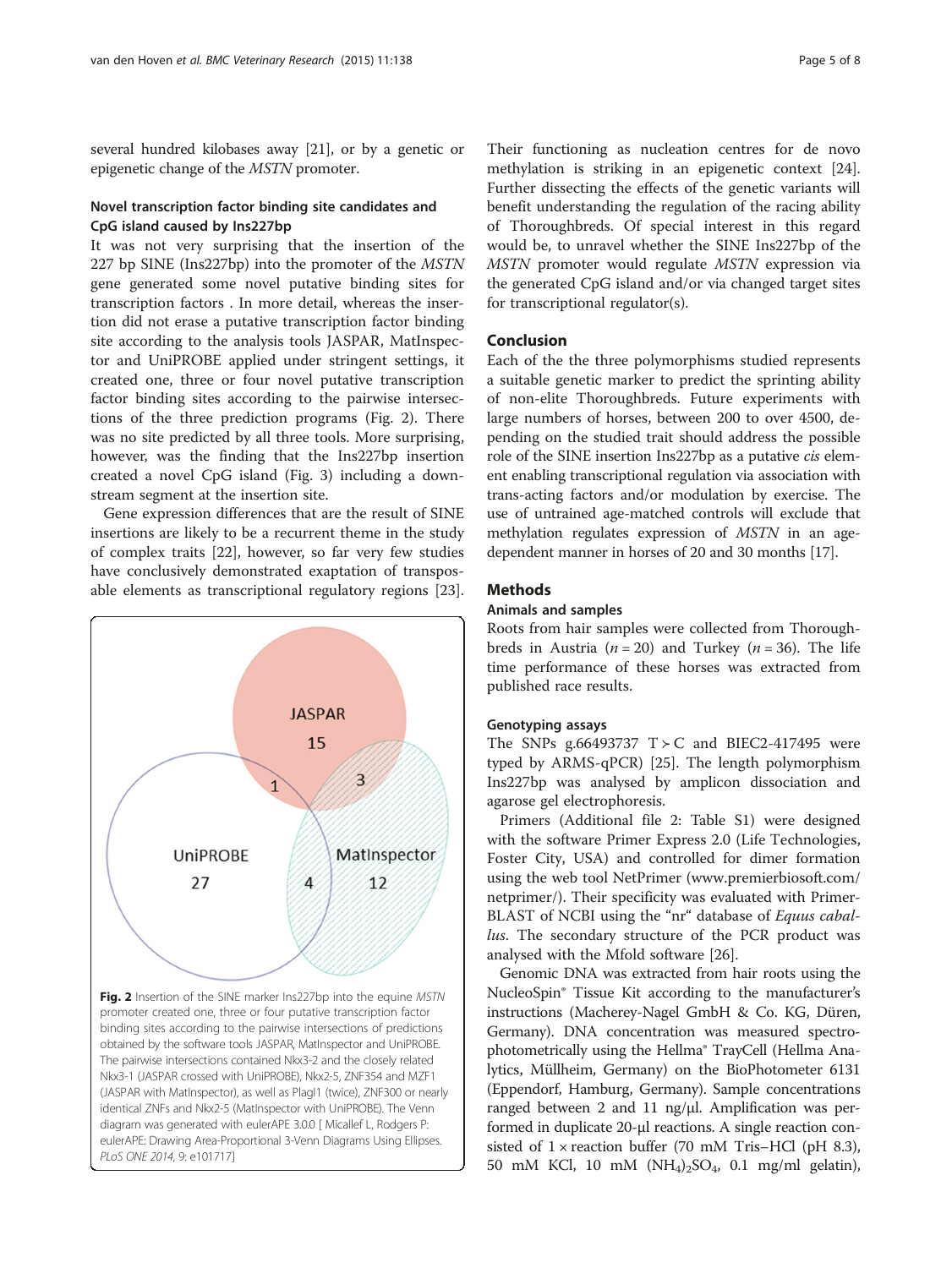3 mM MgCl<sub>2</sub>, 0.2 mM of each dNTP, 200 nM of each primer (Solis Biodyne, Tartu, Estonia), 1 unit hot-start Taq DNA polymerase (HOT FIREPol® DNA Polymerase; Solis Biodyne, Tartu, Estonia), 3 μl DNA and 0.4 × EvaGreen (Biotium, Hayward, USA) or 200 nM hydrolysis probe depending on the detection format used (Additional file [2](#page-6-0): Table S1). Cycling conditions on the StepOnePlus™ Real-Time PCR System (Life Technologies) running under the software version 2.0 were 95 °C for 15 min followed by 45 cycles of 95 °C for 15 s, 58 °C for 20 s, and 60 °C for 30 s. For dye-based qPCR (markers: Ins227bp and g.66493737 T  $>$  C) amplicon dissociation analysis from 60 °C to 95 °C with 0.3 °C/s increments and continuous acquisition of fluorescence was performed. Specific amplification was concluded when the target and the no-template control showed different melting temperatures. In addition, the amplicon of the Ins227bp assay was assessed on an 1 % agarose gel stained with a 10.000-fold dilution of the dye Midori Green Advance (Biozym Scientific GmbH, Hessisch Oldendorf, Germany) and visualised on the AlphaImager HP System (Biozym Scientific GmbH, Hessisch Oldendorf, Germany) equipped with a blue light screen.

A sample was considered homozygous or heterozygous if the difference of the quantification cycle  $(Cq)$  values obtained by the two discriminative assays of ARMSqPCR was  $\geq$  7 or  $\leq$  2.5, respectively.

## Pairwise testing of linkage disequilibrium

Haploview 4.2 was used for pairwise testing of linkage disequilibrium [[27\]](#page-6-0).

## Prediction of transcription factor binding sites putatively created by the Ins227bp insertion

Transcription factor binding sites putatively created by the SINE insertion Ins227bp were analysed by the software tools JASPAR (version 5.0\_ALPHA) [\[28, 29\]](#page-6-0), MatInspector (version 8.2) [\[30\]](#page-6-0) and UniPROBE (state of March 2015; [[31](#page-7-0)] calling upon different databases. To report only the most likely sites stringent thresholds were applied, namely a 90 % relative profile score threshold for JASPAR set to "CORE Vertebrata", a core similarity of 1.0 and a matrix similarity of at least 0.95 for MatInspector when set to vertebrates and a score threshold of 0.48 for UniPROBE set to mammalian which is slightly below the maximum value of 0.50.

### CpG island prediction

The CpG island was predicted by the MethPrimer software [[32](#page-7-0)] using an island size of at least 100 nucleotides, a GC percentage of at least 50 % and an observation/expectation CpG ratio of more than 0.6.

### Calculation of relative success scores (RSS)

The various racing distances on which the horses had performed could only suitably be clustered into: sprint distance  $(\leq 1300 \text{ m})$  and non-sprint  $(\geq 1300 \text{ m})$ . A RSS was calculated for each distance class. The algorithm for the RSS was to sum up all points obtained in the respective distance class, divided by the number of starts in that class. Wins were given ten points, a 2nd place five, a 3rd place four, a 4th place three, a 5th place two and unplaced start was given one point. In this scoring system wins are twice as important as a second place, while honouring a finished race with one point allowed to include the effects of frequent starts and indicates a certain level of toughness. Furthermore, per genotype group the mean victories, mean places and shows, mean number of starts, mean life earnings, mean best racing distance based on highest earnings, mean best earnings in a race and mean earnings per start were calculated. The percentage of Nearctic blood in the pedigree  $(F_x)$  was calculated by the term  $\Sigma$  [0.5]<sup>x1+x2+1</sup> [\[33\]](#page-7-0) whereby x1 represents the number of generations from sire(s) to Nearctic and  $x^2$  the number of generations from dam(s) to Nearctic. The parameters were used to identify possible associations between Ins227bp and genotypes at BIEC2-417495 and g.66493737 T  $>$  C.

## **Statistics**

Statistical analysis was performed using IBM® SPSS® version 20 (IBM Corporation, New York, United States) statistical software. All data were tested by Shapiro-Wilks test and appeared not normally distributed ( $p < 0.04$ ). Parameter

<span id="page-5-0"></span>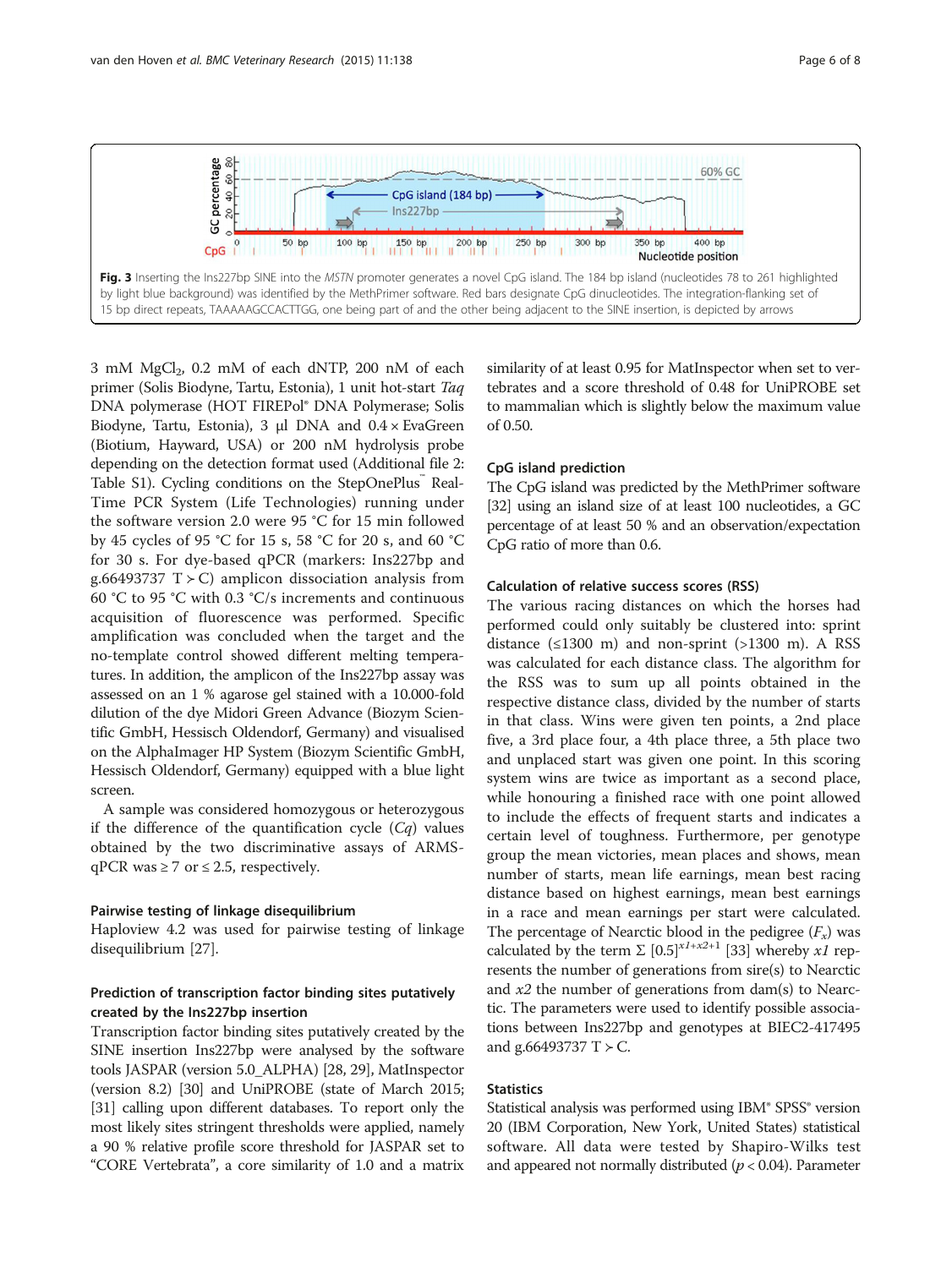#### <span id="page-6-0"></span>Ethics statement

All animal procedures were approved by the Animal Research Ethics Committee of the University of Veterinary Medicine Vienna (Austria). Hair samples were collected with informed consent of the owner or with trainer's consent acting on behalf of the owner.

## Additional files

[Additional file 1: Figure S1.](http://www.biomedcentral.com/content/supplementary/s12917-015-0428-3-s1.pdf) Llinkage disequilibrium pairwise tested for g.66493737 T ≻ C and Ins227bp as well as for g.66493737 T ≻ C and BIEC2-417495.

[Additional file 2: Table S1.](http://www.biomedcentral.com/content/supplementary/s12917-015-0428-3-s2.pdf) Details of genotyping assays.

#### Competing interests

The authors declare that they have no competing interests.

#### Authors' contributions

MS, EG and AO provided biological material and racing data. MH and MS contributed the genotyping data. RvdH initiated the study and in cooperation with RS supervised it, analysed the data and wrote the paper. All authors read and approved the final manuscript.

#### Acknowledgements

We thank Georg E. Mair for support and Dr. Julie Rosser for editing the text and the Jockey Club of Turkey for financial support.

#### Author details

<sup>1</sup>Department of Companion Animals and Horses, University Equine Hospital, Vetmeduni Vienna, Vienna, Austria. <sup>2</sup>Jockey Club of Turkey, Istanbul, Turkey.<br><sup>3</sup>Genomics Core Facility, VetCore Vetmeduni Vienna, Vienna, Austria. <sup>3</sup>Genomics Core Facility, VetCore, Vetmeduni Vienna, Vienna, Austria. 4 Department of Internal Medicine, University of Erciyes, Kayseri, Turkey.

## Received: 14 December 2014 Accepted: 5 May 2015 Published online: 23 June 2015

#### References

- 1. Hill EW, Gu J, Eivers SS, Fonseca RG, McGivney BA, Govindarajan P, et al. A sequence polymorphism in MSTN predicts sprinting ability and racing stamina in thoroughbred horses. PLoS One. 2010;5:e8645.
- 2. Hill EW, McGivney BA, Gu J, Whiston R, MacHugh DE. A genome-wide SNP-association study confirms a sequence variant (g.66493737C>T) in the equine myostatin (MSTN) gene as the most powerful predictor of optimum racing distance for Thoroughbred racehorses. BMC Genomics. 2010;11:552.
- 3. Tozaki T, Miyake T, Kakoi H, Gawahara H, Sugita S, Hasegawa T, et al. A genome-wide association study for racing performances in Thoroughbreds clarifies a candidate region near the MSTN gene. Anim Genet. 2010;41 Suppl 2:28–35.
- 4. Tozaki T, Hill EW, Hirota K, Kakoi H, Gawahara H, Miyake T, et al. A cohort study of racing performance in Japanese Thoroughbred racehorses using genome information on ECA18. Anim Genet. 2012;43:42–52.
- 5. Binns MM, Boehler DA, Lambert DH. Identification of the myostatin locus (MSTN) as having a major effect on optimum racing distance in the Thoroughbred horse in the USA. Anim Genet. 2010;41:154–8.
- 6. Tozaki T, Sato F, Kurosawa M, Hill EW, Miyake T, Endo Y, et al. Sequence variants at the myostatin gene locus influence the body composition of Thoroughbred horses. J Vet Med Sci. 2011;73:1617–24.
- 7. McPherron AC, Lawler AM, Lee SJ. Regulation of skeletal muscle mass in mice by a new TGF-beta superfamily member. Nature. 1997;387:83–90.
- 8. McPherron AC, Lee SJ. Double muscling in cattle due to mutations in the myostatin gene. Proc Natl Acad Sci U S A. 1997;1997(94):12457–61.
- 9. Grobet L, Poncelet D, Martin LJ, Royo LJR, Brouwers B, Pirottin D, et al. Molecular definition of an allelic series of mutations disrupting the myostatin function and causing double-muscling in cattle. Mamm Genome. 1998;1998(9):210–3.
- 10. Mosher DS, Quignon P, Bustamante CD, Sutter NB, Mellersh CS, Parker HG, et al. A mutation in the myostatin gene increases muscle mass and enhances racing performance in heterozygote dogs. PLoS Genet. 2007;3, e79.
- 11. Petersen JL, Stephanie J, Valberg SJ, Mickelson JR, McCue ME. Haplotype diversity in the equine myostatin gene with focus on variants associated with race distance propensity and muscle fiber type proportions. Anim Genet. 2014;45:827–35.
- 12. Nielsen BD, Turner KK, Ventura BA, Woodward AD, O'Connor CI. Racing speeds of quarter horses, thoroughbreds and Arabians. Equine Vet J Suppl. 2006;36:128–32.
- 13. McMiken DF. An energetic basis of equine performance. Equine Vet J. 1983;15:123–33.
- 14. Bower MA, McGivney BA, Campana MG, Gu J, Andersson LS, Barrett E, et al. The genetic origin and history of speed in the Thoroughbred racehorse. Nat Commun. 2012;3:643.
- 15. Petersen JL, Mickelson JR, Rendahl AK, Valberg SJ, Andersson LS, Axelsson J, et al. Genome-Wide Analysis Reveals Selection for Important Traits in Domestic Horse Breeds. PLoS Genet. 2013;9, e1003211.
- 16. SanGiacomo NE: The Impact of Myostatin Genetic Polymorphism on Muscle Conformation in the Horse. PhD Thesis, Cornell University, College of Agriculture and Life Sciences, Animal Science; 2013.
- 17. McGivney BA, Browne JA, Fonseca RG, Katz LM, MacHugh DE, Whiston R, et al. MSTN genotypes in Thoroughbred horses influence skeletal muscle gene expression and racetrack performance. Anim Genet. 2012;43:810–2.
- 18. Bianchi M, Crinelli R, Giacomini E, Carloni E, Radici L, Yin Y. Intronic Binding Sequences and Splicing Elicit Intron-Mediated Enhancement of Ubiquitin C Gene Expression. PLoS One. 2013;8:e65932.
- 19. Parra G, Bradnam K, Rose AB, Korf I. Comparative and functional analysis of intron-mediated enhancement signals reveals conserved features among plants. Nucleic Acids Res. 2011;39:5328–37.
- 20. Park SG, Hannenhali S, Chai SS. Conservation in first introns is positively associated with the number of exons within genes and the presences of regulatory epigenetic signal. BCM Genomics. 2014;15:526.
- 21. Guenther CA, Tasic B, Luo L, Bedell MA, Kingsley DM. A molecular basis for classic blond hair color in Europeans. Nat Genet. 2014;46:748–52.
- 22. Palmer AA, Dulawa SC. Murine warriors or worriers: the saga of Comt1, B2 SINE elements, and the future of translational genetics. Front Neurosci. 2010;4:177.
- 23. de Souza FS, Franchini LF, Rubinstein M. Exaptation of transposable elements into novel cis-regulatory elements: is the evidence always strong? Mol Biol Evol. 2013;30:1239–51.
- 24. Arnaud P, Goubely C, Pelissier T, Deragon JM. SINE retroposons can be used in vivo as nucleation centers for de novo methylation. Mol Cell Biol. 2000;20:3434–41.
- 25. Steinborn R, Schinogl P, Zakhartchenko V, Achmann R, Schernthaner W, Stojkovic M, et al. Mitochondrial DNA heteroplasmy in cloned cattle produced by fetal and adult cell cloning. Nat Gene. 2000;25:255–7.
- 26. Zuker M. Mfold web server for nucleic acid folding and hybridization prediction. Nucleic Acids Res. 2003;31:3406–15.
- 27. Barrett JC, Fry B, Maller J, Daly MJ. Haploview: analysis and visualization of LD and haplotype maps. Bioinformatics. 2005;21(2):263–5.
- 28. Sandelin A, Alkema W, Engström P, Wasserman WW, Lenhard B. JASPAR: an open-access database for eukaryotic transcription factor binding profiles. Nucleic Acids Res. 2004;32:D91–4.
- 29. Mathelier A, Zhao X, Zhang AW, Parcy F, Worsley-Hunt R, Arenillas DJ, Buchman S, Chen CY, Chou A, Ienasescu H, Lim J, Shyr C, Tan G, Zhou M, Lenhard B, Sandelin A, Wasserman WW. JASPAR 2014: an extensively expanded and updated open-access database of transcription factor binding profiles. Nucleic Acids Research 2014,42: D142-D147.
- 30. Quandt K, Frech K, Karas H, Wingender E, Werner T, MatInd and MatInspector. New fast and versatile tools for detection of